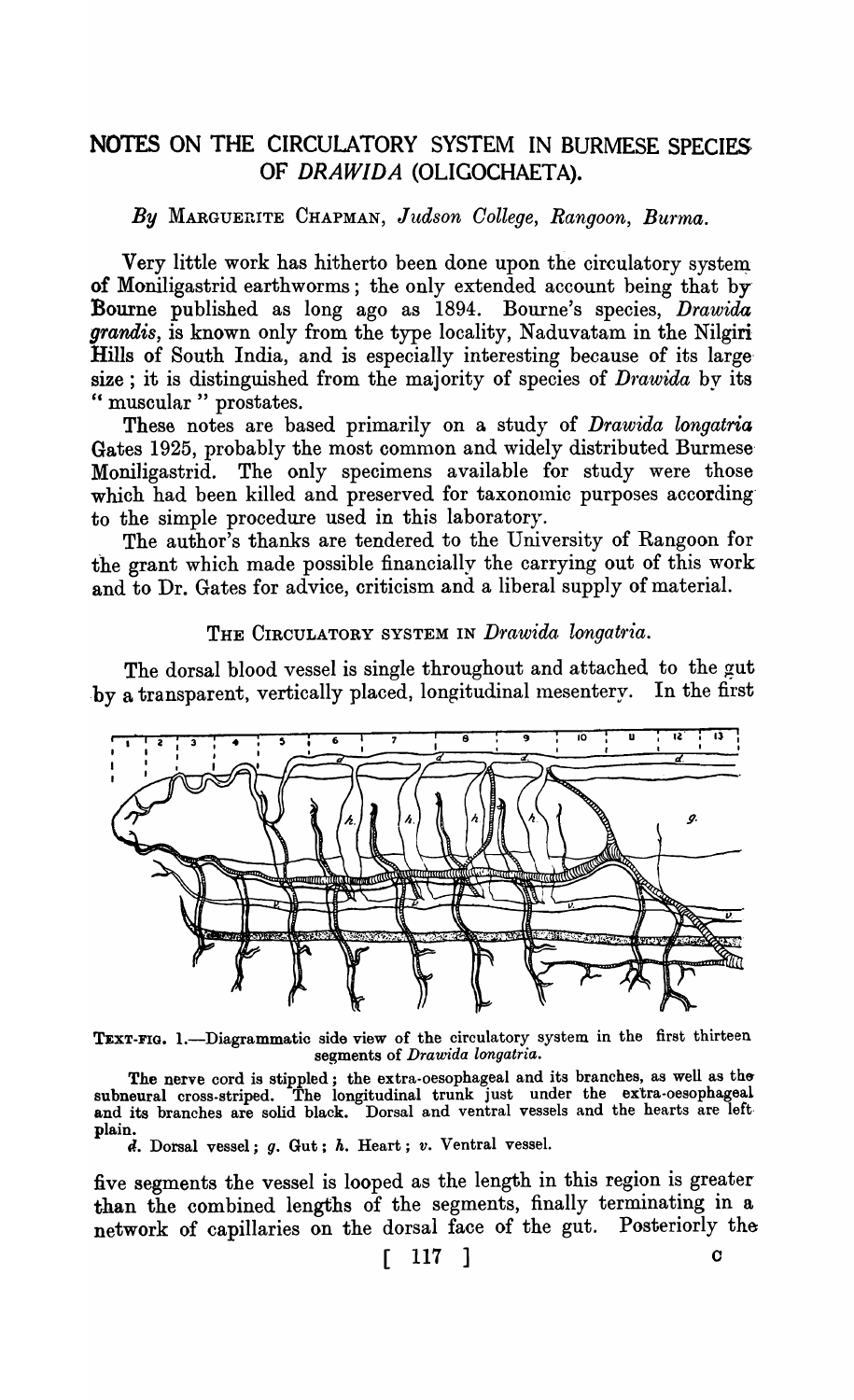vessel is continued into the last segment where it bifurcates, the branches passing ventrally around the gut.

The ventral vessel lies immediately under the gut and is continued posteriorly into the last segment. Anteriorly the vessel bifurcates, the branches passing dorsally along the circumpharyngeal nervous commissures.

The subneural vessel lies under the nerve cord and is visible posteriorly into the last third of the body where it tapers to a fine thread and disappears. In xii or xiii it branches into two large trunks which for the present may be referred to as the extra-oesophageals though they differ from the vessels to which that name has been given in other earthworms. These trunks are lateral to the hearts and at a level slightly above that



TEXT-FIG. 2.-Diagrammatic sketch of the transverse section of *Drawida longatria* through posterior region of segment viii, as viewed from behind.

The nerve oord is stippled; the extra-oesophageal and its branches, as well as the subneural cross-striped. The longitudinal trunk just under the extra-oesophageal and its branches are solid black. Vessels and the hearts are left plain.

d. Dorsal vessel; e. Extra-oesophageal vessel; g. Gut; h. Heart; s. Subneural vessel; *v.* Ventral vessel.

of the ventral vessel, branching into a capillary network in segment i. The subneural itself may terminate by branching into the two extraoesophageal trunks or may be continued anteriorly into vi, though usually it disappears in x.

A longitudinal vessel is visible in the mesentery between the dorsal vessel and the gut in segment xiii to the last gizzard segment, a connection at either end with other vessels and structures has not been established but both anteriorly and posteriorly it appears to bifurcate and pass on to the gut.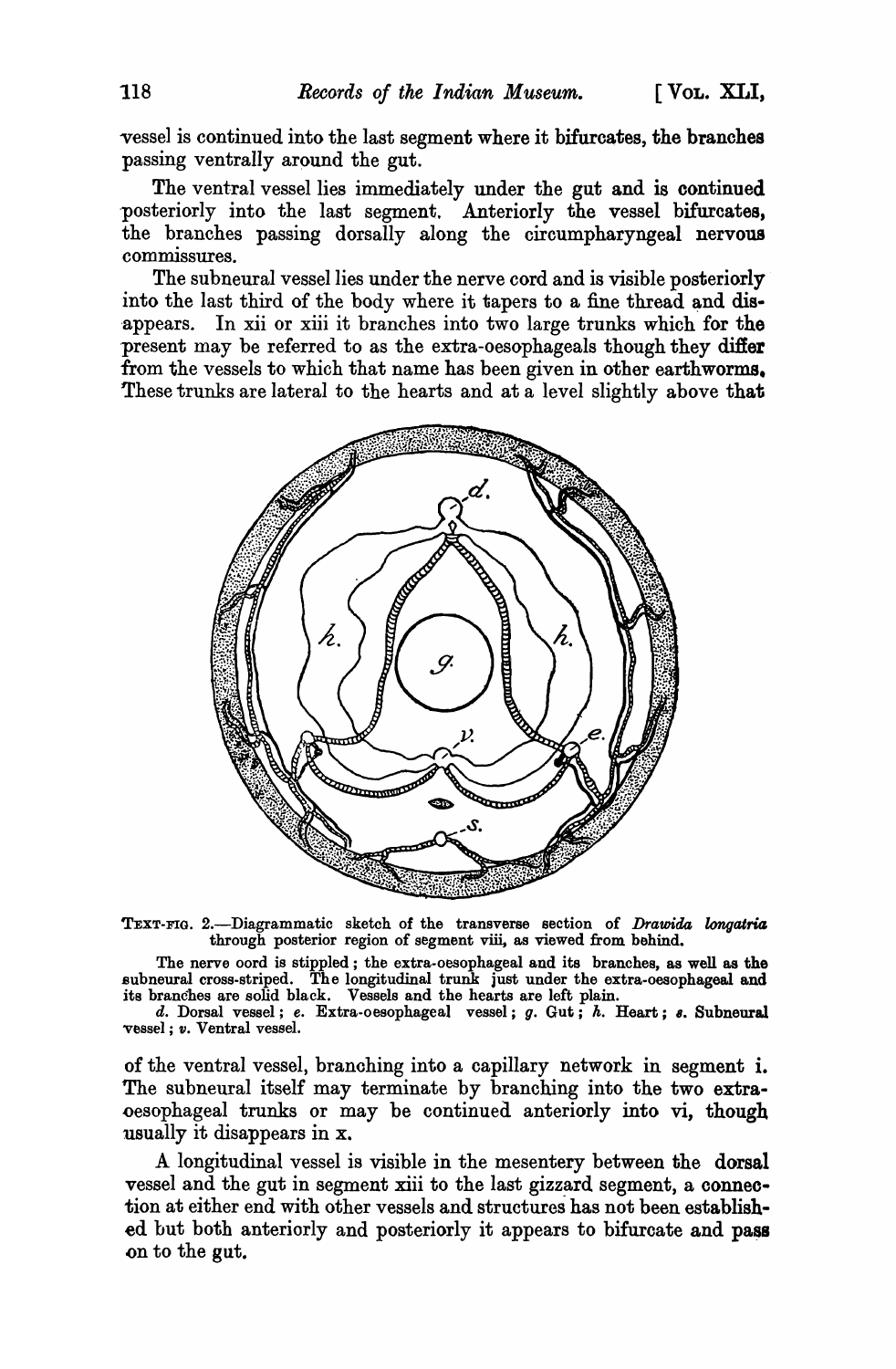# 1939.] MARGUERITE CHAPMAN: *Oirculatory System oj* Drawida. **119**

A slender longitudinal trunk is present on each side immediately ventral to the extra-oesophageals, sending off branches to the septa and body wall along with branches from the extra-oesophageals. The trunks are first visible on the lateral face of the gut in the region of segment i and disappear posteriorly in xii or xiii. In three worms the trunks were traced to or onto the ventral vessel.

In the posterior part of each intestinal segment a branch from the ventral blood vessel passes on each side at right angles to the ventral trunk to the body wall where it breaks up into a capillary network after giving off branches to the anterior face of the septum. In the gizzard segments this vessel appears to be continued dorsally either to the dorsal trunk or to the longitudinal, mesenterial vessel. Just in front of the septum in each intestinal segment is a pair of commissures connecting the subneural and dorsal trunks. These commissures are close to . the peripheral branches of the ventral trunk and connected with them by slender tubes.

In each of segments vi-ix there is a pair of hearts (50 specimens). 'These are thick-walled vessels opening into the ventral vessel by somewhat bulbous swellings. Dorsally the hearts of a segment unite and then open into the dorsal vessel by a very short, thin-walled, median tube. In four specimens only a pair of slender commissures connects the -extra-oesophageals with the dorsal vessel in an anterior part of segment v, the dorsal vessel looping down almost to the level of the extra-oesophageals so that the actual connection between the two is short.

A pair of commissures in each specimen (50) is present on the anterior face of 8/9 in viii. These commissures open into the hearts of that segment slightly ventral to the connection of the latter with the dorsal vessel. Ventrally the commissures open into the extra-oesophageals in the posterior half of the segment.

### THE CIRCULATORY SYSTEM IN OTHER BURMESE SPECIES OF *Drawida.*

Specimens belonging to 18 Burmese species of *Drawida* have been examined, a number of specimens of each species. In each species with two exceptions the arrangement of the blood vessels is consistently the same as in *D. longatria.* In *D. caerulea* Gates 1926 there are no ~ommissures in viii between the extra-oesophageals and the dorsal trunk, but instead a pair of similar commissures is present in ix on the posterior face of 8/9. In *D. rangoonensis* Gates 1925, the pair of oommissures appears to be in the septum 8/9 itself.

### DISCUSSION.

As a result of the work· done on the Burmese species of *Drawida*  .one important fact has been established, that is that the extra-oesophageals are always lateral to the hearts. In one other Burmese Moniligastrid, *Desmogaster doriae* Rosa 1890, the same arrangement has been noted (Rosa 1890, pl. xii, fig. 11). In all other earthworms in which the position of the extra-oesophageals has been recorded the location is median to the hearts. Secondly, extra-oesophageals are not attached to or on the gut except in the anteriormost segments where they break